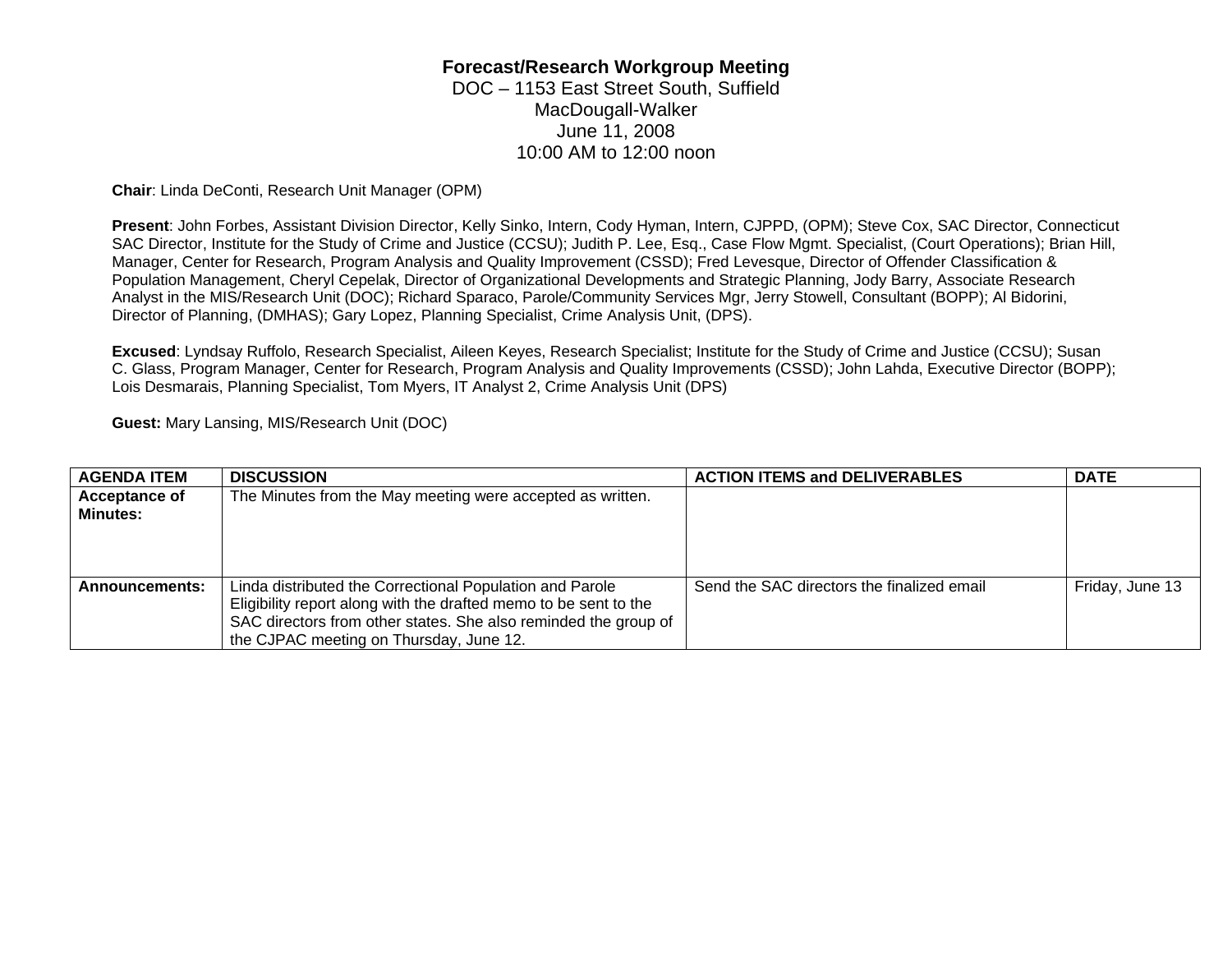| <b>AGENDA ITEM</b>    | <b>DISCUSSION</b>                                                    | <b>ACTION ITEMS and DELIVERABLES</b> | <b>DATE</b> |
|-----------------------|----------------------------------------------------------------------|--------------------------------------|-------------|
| <b>Agency Updates</b> | <b>BOPP:</b>                                                         |                                      |             |
| <b>Continued:</b>     | Rich explained the Board's continued efforts to get a handle         |                                      |             |
|                       | on the backlog of parole hearing cases since the ban was             |                                      |             |
|                       | lifted in Feb 2008. One of the main problems still facing the        |                                      |             |
|                       | BOPP is the lack of information necessary to proceed with            |                                      |             |
|                       | the parole hearings. The main reason for continuances still          |                                      |             |
|                       | remains "lack of court transcript(s)". Collaboration                 |                                      |             |
|                       | continues with both the Courts Support Services and Court            |                                      |             |
|                       | Operations of the Judicial Branch who are faced with high            |                                      |             |
|                       | volume requests from the Board. CSSD staff additionally              |                                      |             |
|                       | been helpful in obtaining Police Reports.                            |                                      |             |
|                       | Regarding the request and receipt of information pertinent to        |                                      |             |
|                       | offenders YO status or Juvenile record, the process is very          |                                      |             |
|                       | slow. This is largely due to the fact that many records have         |                                      |             |
|                       | to be manually retrieved and forwarded to the Board. Many            |                                      |             |
|                       | of these cases continue to be moved to the following months.         |                                      |             |
|                       | Also, during the actual hearings, the Board must now                 |                                      |             |
|                       | adjourn into "executive session" to discuss confidential             |                                      |             |
|                       | information such as offenders YO or Juvenile status. The             |                                      |             |
|                       | hearing make-up has been changed and is now more similar             |                                      |             |
|                       | to court proceedings and can be very lengthy.                        |                                      |             |
|                       | Summary (MAY 2008 and JUNE2008):                                     |                                      |             |
|                       | There were approximately 500 cases scheduled for<br>$\bullet$        |                                      |             |
|                       | hearings in May that had to be continued into June for               |                                      |             |
|                       | lack of transcripts.                                                 |                                      |             |
|                       | The average number for parole hearings is typically 300<br>$\bullet$ |                                      |             |
|                       | cases per month.                                                     |                                      |             |
|                       | Currently, there are 2,485 scheduled for June hearings.<br>$\bullet$ |                                      |             |
|                       | Effective 7/1/98, per PA 08-01, the Administrative                   |                                      |             |
|                       | Review process will no longer be available. This process             |                                      |             |
|                       | where parole officers interview "non-violent" offenders              |                                      |             |
|                       | and make recommendations to a panel of the Board                     |                                      |             |
|                       | without the inmate being present was established by the              |                                      |             |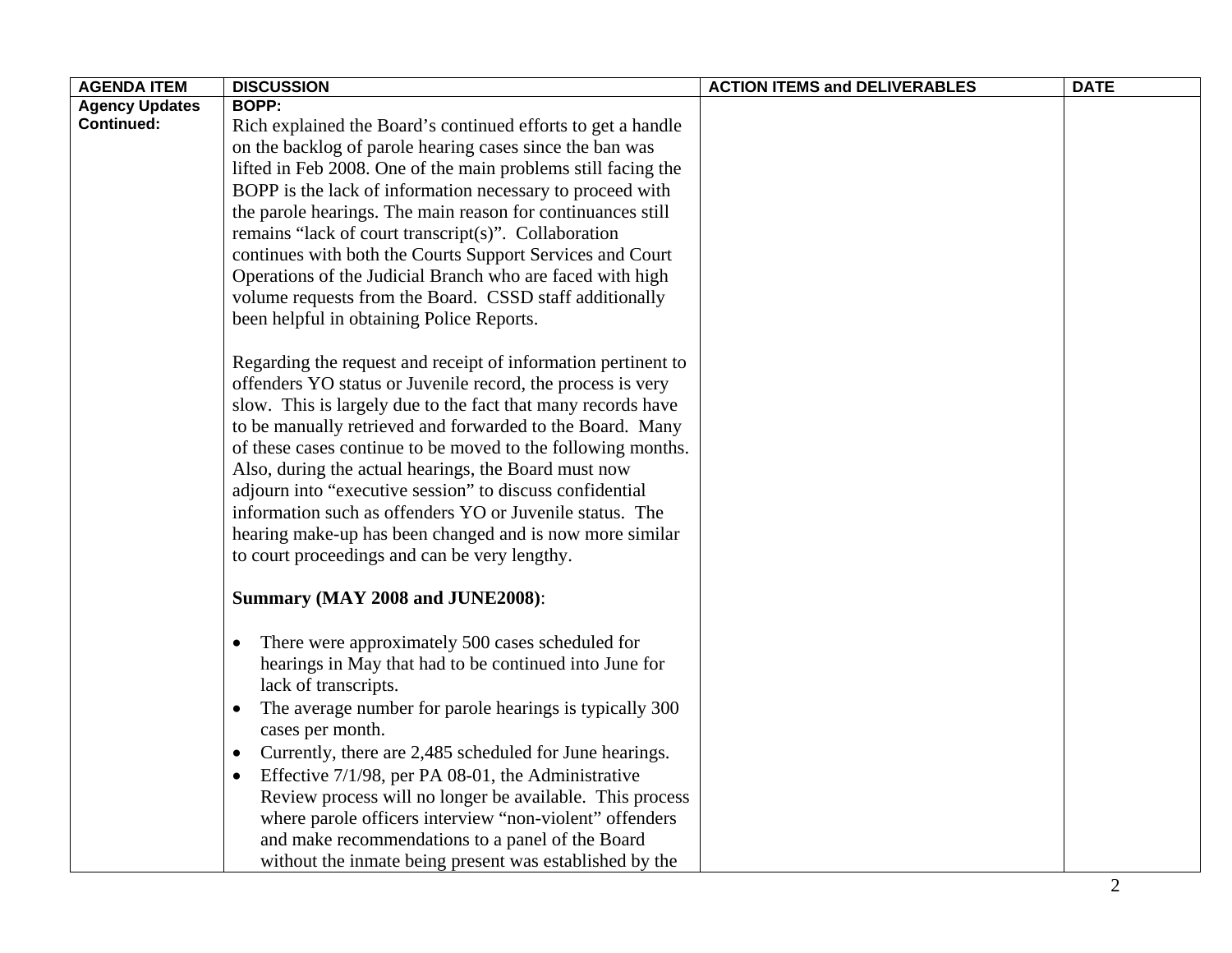|           | legislature in 1996, expanded in 2004 and eliminated in          |  |
|-----------|------------------------------------------------------------------|--|
|           | January 2008 special session. Therefore, ALL hearings            |  |
|           | must be face to face with the Board and offender present.        |  |
| $\bullet$ | To counter this change, the BOPP has doubled the                 |  |
|           | number of hearing dates for ARs before the June 30 <sup>th</sup> |  |
|           | deadlines, holding hearings in new locations, and                |  |
|           | scheduling hearings on every day of the week.                    |  |
| $\bullet$ | <b>Staffing Concerns:</b>                                        |  |
|           | Currently there are 7 part-time Board members who                |  |
|           | sit exclusively on parole release panels. On July 1,             |  |
|           | the structure of the Board changes to include 5 full             |  |
|           | time members and 7 new part time members (to be                  |  |
|           | named). A full panel Board consists of three                     |  |
|           | members: the chairman or designee, a full time Board             |  |
|           | member, and one part time member. It is still                    |  |
|           | uncertain if any of the current members will be                  |  |
|           | retained;                                                        |  |
|           | To date, 4 full time members (one of who does not                |  |
|           | start until 6/20/08) and 3 part-time members have                |  |
|           | been appointed;                                                  |  |
|           | All new positions require extensive training that may            |  |
|           | impact scheduled hearing dates for July;                         |  |
|           | Facility Parole Officers must be present at all the              |  |
|           | hearings and there are only 18 Facility Parole                   |  |
|           | Officers whose duties also include compiling all                 |  |
|           | required paperwork, interviewing all offenders prior             |  |
|           | to the hearings and presenting cases for processing 10           |  |
|           | days prior to the scheduled hearings. This will                  |  |
|           | potentially further create additional institutional              |  |
|           | backlog due to the fact that POs will now be at more             |  |
|           | hearings taking time institutional caseload;                     |  |
|           | Insufficient support staff to cover a second shift to            |  |
|           | help ease the backlog.                                           |  |
|           | Deficiencies remain in the following areas:                      |  |
|           | <b>Staffing</b>                                                  |  |
|           | Information                                                      |  |
|           | 3. Board members.                                                |  |
|           |                                                                  |  |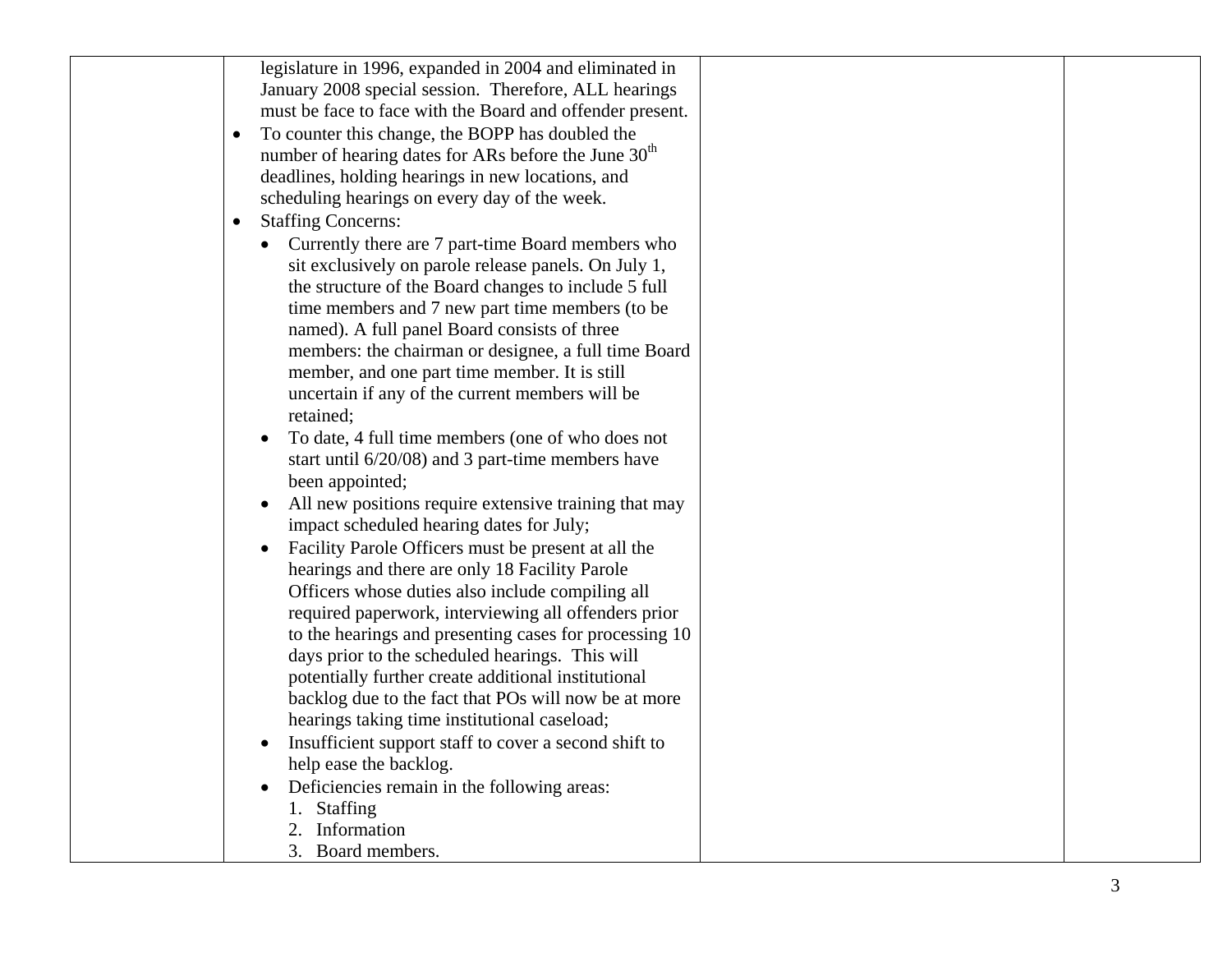## **HEARING STATISTICS (Historical FACTS)**

**AUGUST 2006 through JULY 2007** - Full Panel (Violent Offenders) and Administrative Reviews (Non-Violent Offenders)

- Average 8.8 FULL panel hearing dates per month (106) hearing dates per year);
- Average of 119 cases per month/13.4 cases per full panel hearing;
- Average of 4 Administrative Reviews (AR) dates per month

• Average of 203 cases per month /51 cases per AR date. TOTAL of 322 new cases heard per month.

ADDITIONALLY, Average of 107 REVOCATION AND RESCISSION cases heard per month conducted by Hearing Examiners who then presented findings and recommendations through Administrative Reviews.

## **JULY 2008**:

- Currently 29 full panel hearings scheduled for a total of 532 cases with an average of 18.3 cases per hearing;
- Historical average is only 13.4 cases heard per full panel hearing. This would reduce Boards capability to only 389 cases for the month;
- In order to keep up with "normal" case-flow, the Board will need to hear 322 cases per month or 11.1 cases per scheduled hearing in July;
- If Board actually were able to hear all 532 cases, the backlog would be cut by approximately 210 cases.
- If the Board does not hear at least 322 cases in the month of July, the backlog will actually increase.

Current Backlog is estimated to be approximately 1500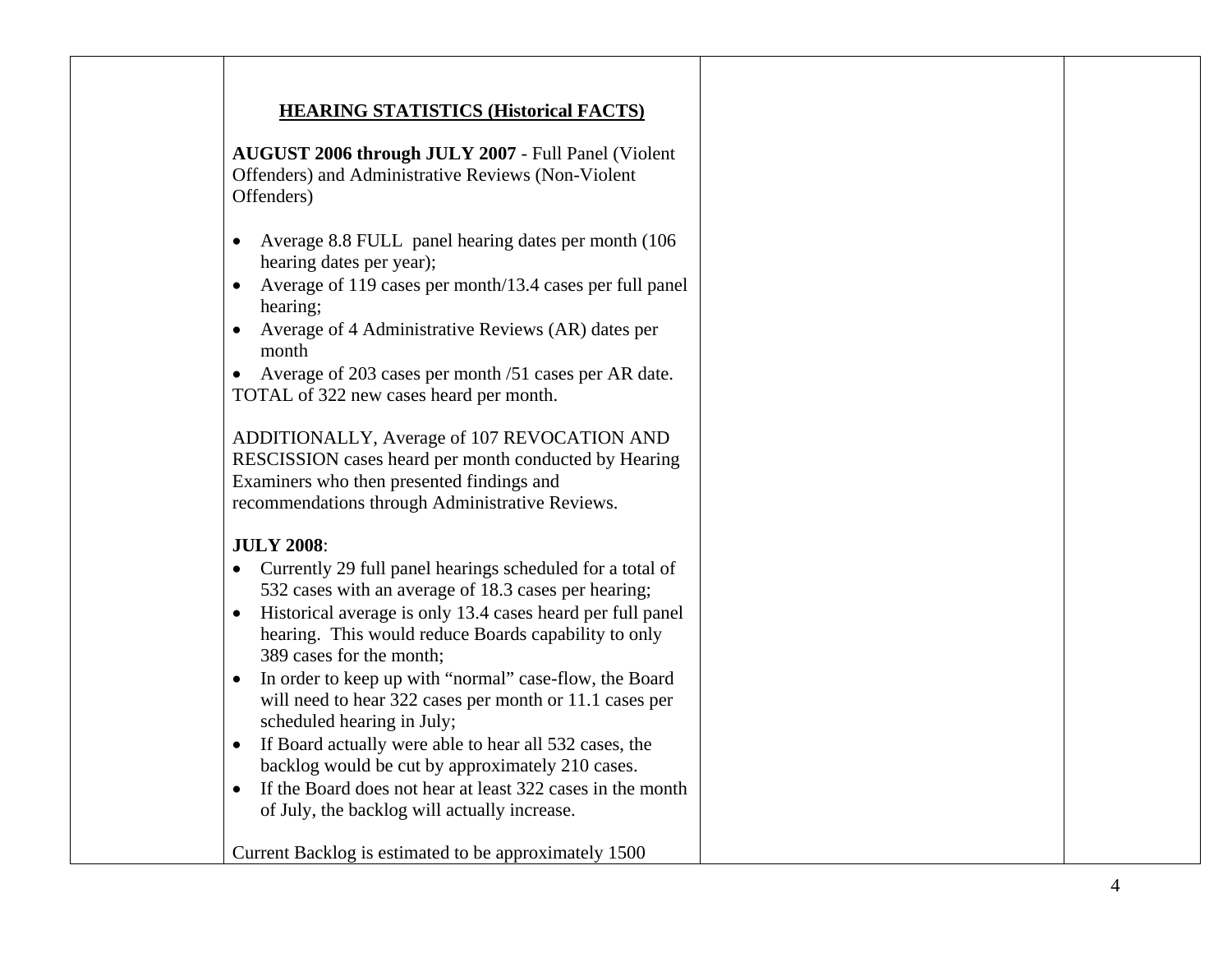cases.

Average caseload of Facility Parole Officers is 150.

Average number of cases Facility Parole Officers can complete per monthly is estimated to be 15-20.

Jerry explained the following: There were 376 releases to TS for the month of May. This represents a slight decline from April 2008 when 383 persons were released to TS. It is expected that TS releases will remain high (60% higher) compared to the monthly releases that occurred in FY2007 but the number of releases will not increase much beyond the current level. Due in part to a greater effort by facilities to increase TS releases, the technical violation rate for TS during April and May 2008 is higher than it was in April and May of 2007. The good news is the criminal and escape violation rates have not increased. The high technical violation rate has also been ameliorated to some extent by the establishment of a new technical violators unit for TS persons that was established in March at the Carl Robinson Correctional Institution. Policies and procedures have been developed whereby all TS technical violators are flagged as they re-enter the system and where appropriate are transferred to the CRCI TVU. Since it began in early March 2008, well over 100 persons have been referred to the program and nearly 40 persons have successfully completed the 60-day program and have returned to TS supervision.

Releases to parole increased consistently between October 2007 and April 2008. In April the number of persons released to parole reached 80 percent of the FY2007 monthly average. However, in May the number of releases to discretionary parole dropped from 163 to 112, which represents 58 percent of the FY2007 monthly average. We may see some surge in the number of releases in the next two months due to an increased parole hearings schedule for June 2008. However, due to the elimination of AR hearings after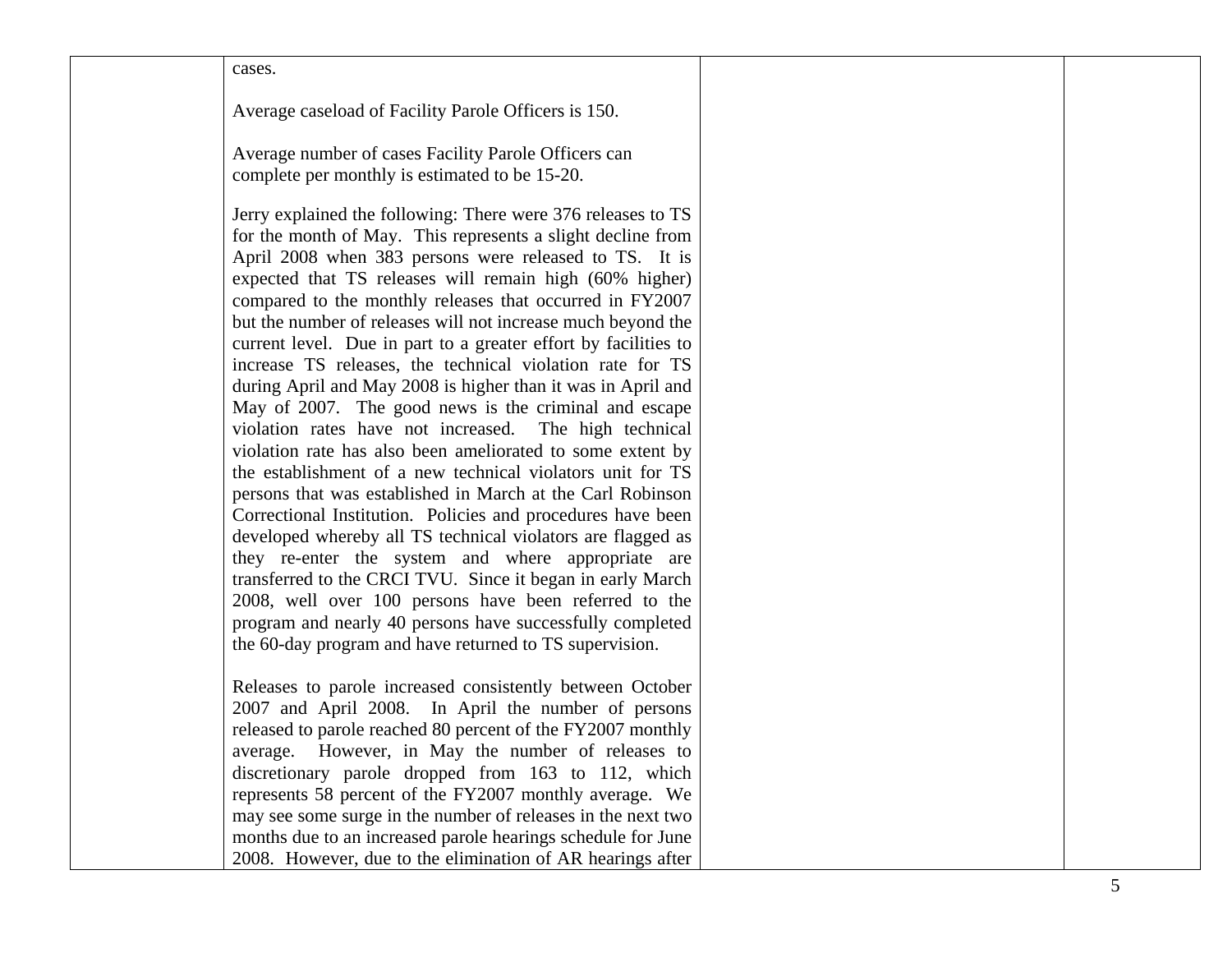|                                            | July 1, no staff increases and additional staff time required to<br>deal with this and additional case information requirements,<br>we expect a steady and sharp decline in the number of<br>persons released to discretionary parole after July 2008.                                                                                                                                                                                                                                                        |  |
|--------------------------------------------|---------------------------------------------------------------------------------------------------------------------------------------------------------------------------------------------------------------------------------------------------------------------------------------------------------------------------------------------------------------------------------------------------------------------------------------------------------------------------------------------------------------|--|
|                                            | The prison population forecast model currently in use<br>depends in part on discretionary parole numbers returning to<br>pre Cheshire levels in 2008. Under the best of circumstances<br>that was unlikely to happen prior to October<br>2009 and the current situation with parole hearings does not<br>represent the best of circumstances.<br>Under the<br>circumstances as they currently exist, we expect the prison<br>population to peak in September or October 2008 at between<br>20,000 and 20,300. |  |
|                                            | What happens with parole hearings in July and beyond is<br>critical to the future prison population. It is clear that<br>without the addition of trained hearing officers to BOPP<br>there will be fewer cases heard and there are already<br>indications that the parole-granting rate will decline. The<br>grant rate for administrative reviews declined from 84<br>percent in April 2008 to 79 percent in May and for full board<br>hearings the granting rate dropped from 82 percent to 73<br>percent.  |  |
| <b>Agency Updates</b><br><b>Continued:</b> | <b>CSSD:</b><br>Brian explained that CSSD is waiting to see the hiring<br>appropriations as a result of the Regular Session Crime Bill.<br>CSSD is also working out logistics on the two bills passed in<br>the Special Session.                                                                                                                                                                                                                                                                              |  |
|                                            | Additionally, CSSD is working with CCSU on the evaluation<br>of the adult probation special projects and the effect of the<br>raise the age legislation in New Haven.                                                                                                                                                                                                                                                                                                                                         |  |
|                                            | The hiring freeze may delay the hiring of adult probation<br>staff appropriated in the crime bills.                                                                                                                                                                                                                                                                                                                                                                                                           |  |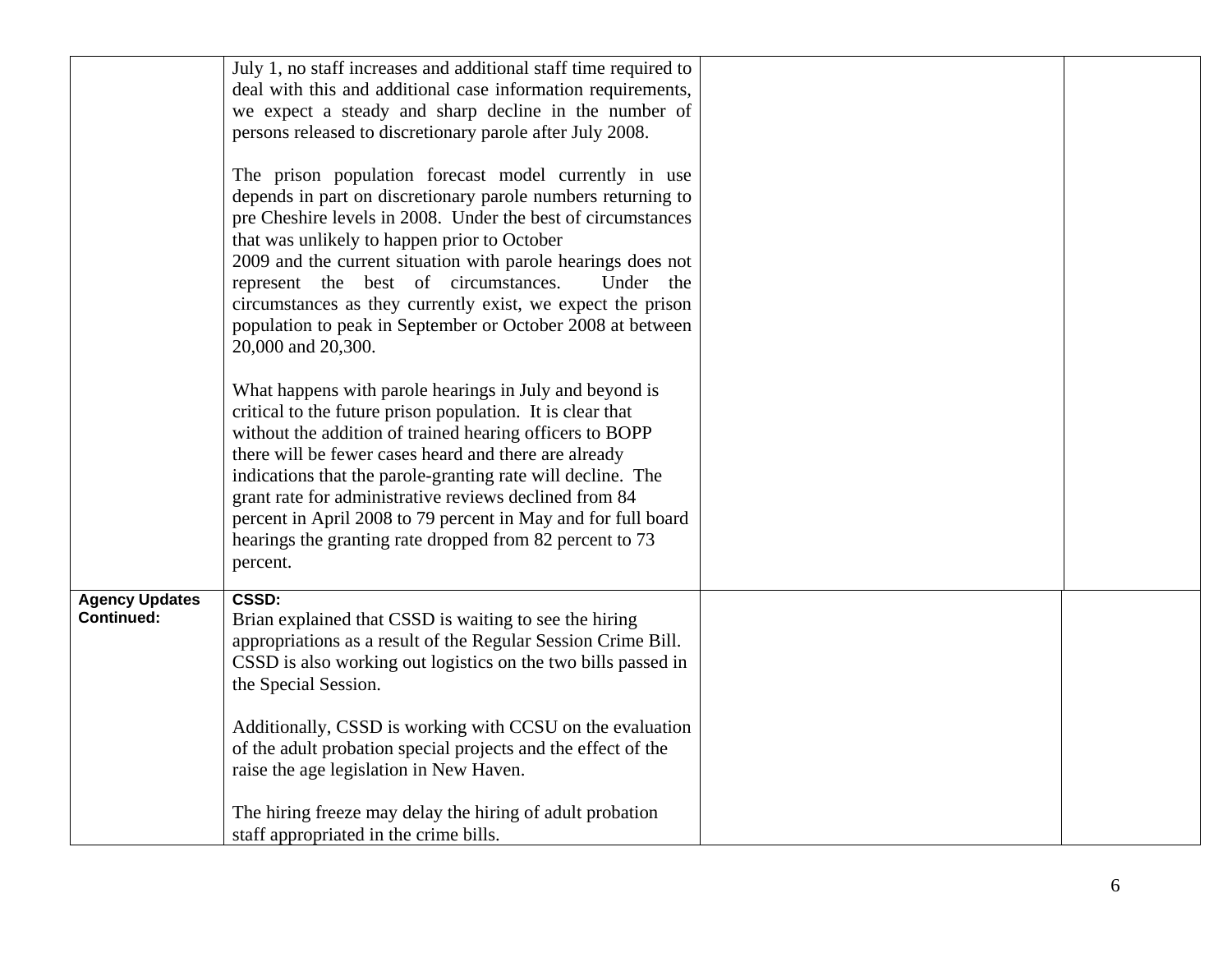| <b>AGENDA ITEM</b>    | <b>DISCUSSION</b>                                                                                                                          | <b>ACTION ITEMS and DELIVERABLES</b> | <b>DATE</b> |
|-----------------------|--------------------------------------------------------------------------------------------------------------------------------------------|--------------------------------------|-------------|
| <b>Agency Updates</b> | <b>Court Ops:</b>                                                                                                                          |                                      |             |
| <b>Continued:</b>     | Court Operations is busy implementing new legislation. A new                                                                               |                                      |             |
|                       | diversionary program for those with psychiatric disabilities is being                                                                      |                                      |             |
|                       | developed with CSSD and DHMAS. New legislation has also                                                                                    |                                      |             |
|                       | prompted us to automate the 6 housing courts in the state.                                                                                 |                                      |             |
|                       | There are currently 3500 active violations of probation warrants in                                                                        |                                      |             |
|                       | PRAWN. VOPs have been in PRAWN since mid-March. Of the                                                                                     |                                      |             |
|                       | warrants that were served since March about half were served by                                                                            |                                      |             |
|                       | police departments.                                                                                                                        |                                      |             |
|                       |                                                                                                                                            |                                      |             |
|                       | With quality assurance continuing to be at the top of our agenda,<br>court operations is preparing a training for those hired prior to the |                                      |             |
|                       | hiring freeze                                                                                                                              |                                      |             |
|                       | DPS:                                                                                                                                       |                                      |             |
|                       | Gary reminded the group of the FBI training session for                                                                                    |                                      |             |
|                       | UCR and NIBRS to be held on July 21-24, 2008.                                                                                              |                                      |             |
|                       |                                                                                                                                            |                                      |             |
|                       | He also reported that data entry is currently "up-to-date" and                                                                             |                                      |             |
|                       | that the error rates have been improved substantially to an                                                                                |                                      |             |
|                       | acceptably low level. They are continuing to work on issues                                                                                |                                      |             |
|                       | with the data quality and error rates for homicide cases.                                                                                  |                                      |             |
|                       |                                                                                                                                            |                                      |             |
|                       | The DPS Crimes Analysis Unit also has one (1) open                                                                                         |                                      |             |
|                       | position which it cannot fill due to the hiring freeze.                                                                                    |                                      |             |
|                       | DOC:                                                                                                                                       |                                      |             |
|                       | Fred provided the May numbers. The number of unsentenced                                                                                   |                                      |             |
|                       | males has increased by 50 and sentenced is up 100 males. 1.                                                                                |                                      |             |
|                       | TS has increased by 20 and Parole has decreased by 50.                                                                                     |                                      |             |
|                       |                                                                                                                                            |                                      |             |
|                       | With a slow parole, DOC has been countering this affect                                                                                    |                                      |             |
|                       | with TS increases. They have been getting more offenders                                                                                   |                                      |             |
|                       | serving sentences of two years or less into treatment                                                                                      |                                      |             |
|                       | programs. Also, DOC is working towards overriding higher                                                                                   |                                      |             |
|                       | level security sentencing so that low risk inmates can get                                                                                 |                                      |             |
|                       | increased treatment and be reassigned to lower level                                                                                       |                                      |             |
|                       | facilities when they reach 50% of the sentenced served, they                                                                               |                                      |             |
|                       | are already prepared by completing treatment programs                                                                                      |                                      |             |
|                       | instead of starting or working at the point of parole review.                                                                              |                                      |             |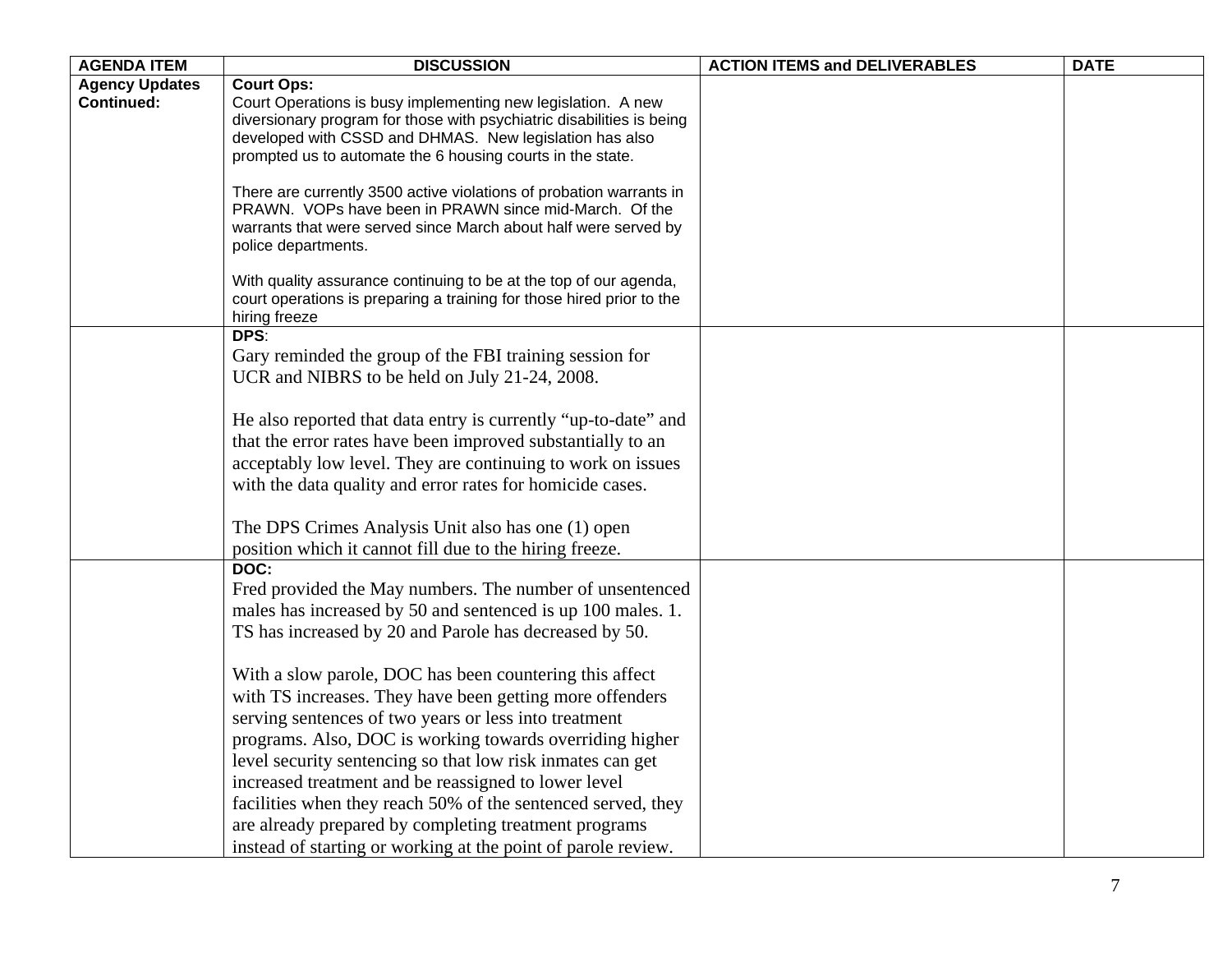| DOC is also investigating assessment and risk tool (LSI-R)     |                                                                                                                                                                                                                                                                                                                                                                                                                                                                                                                                                                                                                                                                                                                                                                                                                                                                                                                                                                                                                                                                                                                                                                                                                                                                                                                                                                                                                                                                                                                                                                                                                                     |  |
|----------------------------------------------------------------|-------------------------------------------------------------------------------------------------------------------------------------------------------------------------------------------------------------------------------------------------------------------------------------------------------------------------------------------------------------------------------------------------------------------------------------------------------------------------------------------------------------------------------------------------------------------------------------------------------------------------------------------------------------------------------------------------------------------------------------------------------------------------------------------------------------------------------------------------------------------------------------------------------------------------------------------------------------------------------------------------------------------------------------------------------------------------------------------------------------------------------------------------------------------------------------------------------------------------------------------------------------------------------------------------------------------------------------------------------------------------------------------------------------------------------------------------------------------------------------------------------------------------------------------------------------------------------------------------------------------------------------|--|
| that has been used in Pennsylvania. In PA, once an offender    |                                                                                                                                                                                                                                                                                                                                                                                                                                                                                                                                                                                                                                                                                                                                                                                                                                                                                                                                                                                                                                                                                                                                                                                                                                                                                                                                                                                                                                                                                                                                                                                                                                     |  |
| is identified as low risk population, they can be approved for |                                                                                                                                                                                                                                                                                                                                                                                                                                                                                                                                                                                                                                                                                                                                                                                                                                                                                                                                                                                                                                                                                                                                                                                                                                                                                                                                                                                                                                                                                                                                                                                                                                     |  |
| TS presumptive released after completing treatment program     |                                                                                                                                                                                                                                                                                                                                                                                                                                                                                                                                                                                                                                                                                                                                                                                                                                                                                                                                                                                                                                                                                                                                                                                                                                                                                                                                                                                                                                                                                                                                                                                                                                     |  |
|                                                                |                                                                                                                                                                                                                                                                                                                                                                                                                                                                                                                                                                                                                                                                                                                                                                                                                                                                                                                                                                                                                                                                                                                                                                                                                                                                                                                                                                                                                                                                                                                                                                                                                                     |  |
|                                                                |                                                                                                                                                                                                                                                                                                                                                                                                                                                                                                                                                                                                                                                                                                                                                                                                                                                                                                                                                                                                                                                                                                                                                                                                                                                                                                                                                                                                                                                                                                                                                                                                                                     |  |
| DOC:                                                           |                                                                                                                                                                                                                                                                                                                                                                                                                                                                                                                                                                                                                                                                                                                                                                                                                                                                                                                                                                                                                                                                                                                                                                                                                                                                                                                                                                                                                                                                                                                                                                                                                                     |  |
|                                                                |                                                                                                                                                                                                                                                                                                                                                                                                                                                                                                                                                                                                                                                                                                                                                                                                                                                                                                                                                                                                                                                                                                                                                                                                                                                                                                                                                                                                                                                                                                                                                                                                                                     |  |
|                                                                |                                                                                                                                                                                                                                                                                                                                                                                                                                                                                                                                                                                                                                                                                                                                                                                                                                                                                                                                                                                                                                                                                                                                                                                                                                                                                                                                                                                                                                                                                                                                                                                                                                     |  |
|                                                                |                                                                                                                                                                                                                                                                                                                                                                                                                                                                                                                                                                                                                                                                                                                                                                                                                                                                                                                                                                                                                                                                                                                                                                                                                                                                                                                                                                                                                                                                                                                                                                                                                                     |  |
|                                                                |                                                                                                                                                                                                                                                                                                                                                                                                                                                                                                                                                                                                                                                                                                                                                                                                                                                                                                                                                                                                                                                                                                                                                                                                                                                                                                                                                                                                                                                                                                                                                                                                                                     |  |
|                                                                |                                                                                                                                                                                                                                                                                                                                                                                                                                                                                                                                                                                                                                                                                                                                                                                                                                                                                                                                                                                                                                                                                                                                                                                                                                                                                                                                                                                                                                                                                                                                                                                                                                     |  |
|                                                                |                                                                                                                                                                                                                                                                                                                                                                                                                                                                                                                                                                                                                                                                                                                                                                                                                                                                                                                                                                                                                                                                                                                                                                                                                                                                                                                                                                                                                                                                                                                                                                                                                                     |  |
|                                                                |                                                                                                                                                                                                                                                                                                                                                                                                                                                                                                                                                                                                                                                                                                                                                                                                                                                                                                                                                                                                                                                                                                                                                                                                                                                                                                                                                                                                                                                                                                                                                                                                                                     |  |
|                                                                |                                                                                                                                                                                                                                                                                                                                                                                                                                                                                                                                                                                                                                                                                                                                                                                                                                                                                                                                                                                                                                                                                                                                                                                                                                                                                                                                                                                                                                                                                                                                                                                                                                     |  |
|                                                                |                                                                                                                                                                                                                                                                                                                                                                                                                                                                                                                                                                                                                                                                                                                                                                                                                                                                                                                                                                                                                                                                                                                                                                                                                                                                                                                                                                                                                                                                                                                                                                                                                                     |  |
|                                                                |                                                                                                                                                                                                                                                                                                                                                                                                                                                                                                                                                                                                                                                                                                                                                                                                                                                                                                                                                                                                                                                                                                                                                                                                                                                                                                                                                                                                                                                                                                                                                                                                                                     |  |
|                                                                |                                                                                                                                                                                                                                                                                                                                                                                                                                                                                                                                                                                                                                                                                                                                                                                                                                                                                                                                                                                                                                                                                                                                                                                                                                                                                                                                                                                                                                                                                                                                                                                                                                     |  |
|                                                                |                                                                                                                                                                                                                                                                                                                                                                                                                                                                                                                                                                                                                                                                                                                                                                                                                                                                                                                                                                                                                                                                                                                                                                                                                                                                                                                                                                                                                                                                                                                                                                                                                                     |  |
|                                                                |                                                                                                                                                                                                                                                                                                                                                                                                                                                                                                                                                                                                                                                                                                                                                                                                                                                                                                                                                                                                                                                                                                                                                                                                                                                                                                                                                                                                                                                                                                                                                                                                                                     |  |
|                                                                |                                                                                                                                                                                                                                                                                                                                                                                                                                                                                                                                                                                                                                                                                                                                                                                                                                                                                                                                                                                                                                                                                                                                                                                                                                                                                                                                                                                                                                                                                                                                                                                                                                     |  |
|                                                                |                                                                                                                                                                                                                                                                                                                                                                                                                                                                                                                                                                                                                                                                                                                                                                                                                                                                                                                                                                                                                                                                                                                                                                                                                                                                                                                                                                                                                                                                                                                                                                                                                                     |  |
|                                                                |                                                                                                                                                                                                                                                                                                                                                                                                                                                                                                                                                                                                                                                                                                                                                                                                                                                                                                                                                                                                                                                                                                                                                                                                                                                                                                                                                                                                                                                                                                                                                                                                                                     |  |
|                                                                |                                                                                                                                                                                                                                                                                                                                                                                                                                                                                                                                                                                                                                                                                                                                                                                                                                                                                                                                                                                                                                                                                                                                                                                                                                                                                                                                                                                                                                                                                                                                                                                                                                     |  |
|                                                                |                                                                                                                                                                                                                                                                                                                                                                                                                                                                                                                                                                                                                                                                                                                                                                                                                                                                                                                                                                                                                                                                                                                                                                                                                                                                                                                                                                                                                                                                                                                                                                                                                                     |  |
|                                                                |                                                                                                                                                                                                                                                                                                                                                                                                                                                                                                                                                                                                                                                                                                                                                                                                                                                                                                                                                                                                                                                                                                                                                                                                                                                                                                                                                                                                                                                                                                                                                                                                                                     |  |
|                                                                |                                                                                                                                                                                                                                                                                                                                                                                                                                                                                                                                                                                                                                                                                                                                                                                                                                                                                                                                                                                                                                                                                                                                                                                                                                                                                                                                                                                                                                                                                                                                                                                                                                     |  |
|                                                                |                                                                                                                                                                                                                                                                                                                                                                                                                                                                                                                                                                                                                                                                                                                                                                                                                                                                                                                                                                                                                                                                                                                                                                                                                                                                                                                                                                                                                                                                                                                                                                                                                                     |  |
|                                                                |                                                                                                                                                                                                                                                                                                                                                                                                                                                                                                                                                                                                                                                                                                                                                                                                                                                                                                                                                                                                                                                                                                                                                                                                                                                                                                                                                                                                                                                                                                                                                                                                                                     |  |
|                                                                |                                                                                                                                                                                                                                                                                                                                                                                                                                                                                                                                                                                                                                                                                                                                                                                                                                                                                                                                                                                                                                                                                                                                                                                                                                                                                                                                                                                                                                                                                                                                                                                                                                     |  |
| <b>DMHAS:</b>                                                  |                                                                                                                                                                                                                                                                                                                                                                                                                                                                                                                                                                                                                                                                                                                                                                                                                                                                                                                                                                                                                                                                                                                                                                                                                                                                                                                                                                                                                                                                                                                                                                                                                                     |  |
| Al began by thanking workgroup members for sending their       |                                                                                                                                                                                                                                                                                                                                                                                                                                                                                                                                                                                                                                                                                                                                                                                                                                                                                                                                                                                                                                                                                                                                                                                                                                                                                                                                                                                                                                                                                                                                                                                                                                     |  |
|                                                                |                                                                                                                                                                                                                                                                                                                                                                                                                                                                                                                                                                                                                                                                                                                                                                                                                                                                                                                                                                                                                                                                                                                                                                                                                                                                                                                                                                                                                                                                                                                                                                                                                                     |  |
|                                                                |                                                                                                                                                                                                                                                                                                                                                                                                                                                                                                                                                                                                                                                                                                                                                                                                                                                                                                                                                                                                                                                                                                                                                                                                                                                                                                                                                                                                                                                                                                                                                                                                                                     |  |
|                                                                |                                                                                                                                                                                                                                                                                                                                                                                                                                                                                                                                                                                                                                                                                                                                                                                                                                                                                                                                                                                                                                                                                                                                                                                                                                                                                                                                                                                                                                                                                                                                                                                                                                     |  |
|                                                                |                                                                                                                                                                                                                                                                                                                                                                                                                                                                                                                                                                                                                                                                                                                                                                                                                                                                                                                                                                                                                                                                                                                                                                                                                                                                                                                                                                                                                                                                                                                                                                                                                                     |  |
|                                                                |                                                                                                                                                                                                                                                                                                                                                                                                                                                                                                                                                                                                                                                                                                                                                                                                                                                                                                                                                                                                                                                                                                                                                                                                                                                                                                                                                                                                                                                                                                                                                                                                                                     |  |
|                                                                | for anger management, domestic violence, etc to increase<br>turn around. This has been approved for TS.<br>Fred provided the May numbers. The number of unsentenced<br>males has increased by 50 and sentenced is up 100 males. 1.<br>TS has increased by 20 and Parole has decreased by 50.<br>With a slow parole, DOC has been countering this affect<br>with TS increases. They have been getting more offenders<br>serving sentences of two years or less into treatment<br>programs. Also, DOC is working towards overriding higher<br>level security sentencing so that low risk inmates can get<br>increased treatment and be reassigned to lower level<br>facilities when they reach 50% of the sentenced served, they<br>are already prepared by completing treatment programs<br>instead of starting or working at the point of parole review.<br>DOC is also investigating assessment and risk tool (LSI-R)<br>that has been used in Pennsylvania. In PA, once an offender<br>is identified as low risk population, they can be approved for<br>TS presumptive released after completing treatment program<br>for anger management, domestic violence, etc to increase<br>turn around. This has been approved for TS.<br><b>CCSU:</b><br>Refer to the notes on the presentation by Steve Cox on the<br>Recidivism study.<br>data sets for the upcoming Probabilistic Population<br>Estimation (PPE) analysis for State Fiscal Years 2006 and<br>2007. PPE is used to estimate the overlap of shared<br>populations between various state agencies including<br>criminal justice and health and human services with those |  |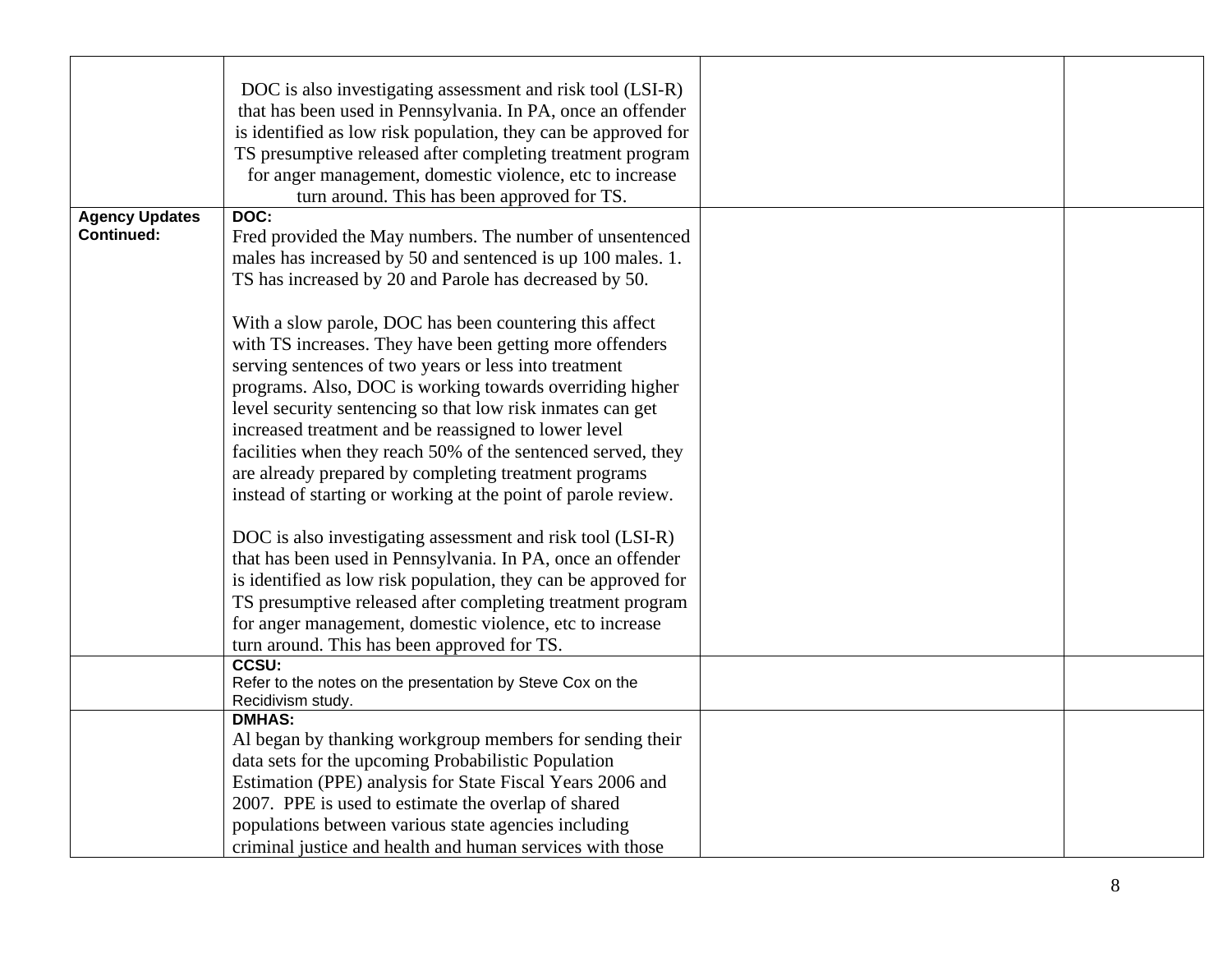|                           | persons treated for a substance use disorder, as reported to  |  |
|---------------------------|---------------------------------------------------------------|--|
|                           | DMHAS. The PPE analyses should be available for review        |  |
|                           | by state agencies and the Judicial Branch's CSSD by end of    |  |
|                           | summer. An added analysis this year will look at rates of     |  |
|                           |                                                               |  |
|                           | treatment among DOC released inmates by those with a          |  |
|                           | history and/or current violent offense vs. those without.     |  |
|                           |                                                               |  |
|                           | DMHAS' Research Division is exploring the possibility of      |  |
|                           | applying for a National Institute on Mental Health grant      |  |
|                           | regarding evaluation of mental health policies and practices, |  |
|                           | linking administrative data across DMHAS and other state      |  |
|                           |                                                               |  |
|                           | agencies. Several areas of interest have been discussed       |  |
|                           | including jail diversion.                                     |  |
|                           |                                                               |  |
|                           | Lastly, DMHAS continues to explore, both through the          |  |
|                           | Alcohol and Drug Policy Council and the CJ-PAC                |  |
|                           | Behavioral Health Subcommittee ways to better share client    |  |
|                           | level clinical information. A search of other states and      |  |
|                           | counties practices demonstrates the limit success most have   |  |
|                           | had in this matter. Kansas has enacted state statutes         |  |
|                           | regarding protected information for persons receiving mental  |  |
|                           |                                                               |  |
|                           | health and/or addictions treatment with exceptions for cross  |  |
|                           | state agency data sharing for care coordination. Oklahoma is  |  |
|                           | in the process of crafting a Qualified Service/Business       |  |
|                           | Association Agreement between their lead state agency for     |  |
|                           | behavioral health and their correctional department. These    |  |
|                           | and other methods are under review.                           |  |
| <b>OPM Monthly</b>        | Kelly distributed the drafted monthly; Jerry made the only    |  |
| <b>Correctional</b>       | changes to the report. Jerry's concerns regarded the facility |  |
| Population                | population projections. He claims the prison population will  |  |
| <b>Indicators Report:</b> | exceed the 18,762 noted in the report for December 2008. He   |  |
|                           | attributes this to delays in parole.                          |  |
|                           |                                                               |  |
|                           | Parole dropped in May and may surge in the summer             |  |
|                           | months, but there is an expected decline due to staffing      |  |
|                           | limitations associated with the backlog and removal of        |  |
|                           | administrative reviews.                                       |  |
|                           |                                                               |  |
|                           | For more details refer to the BOPP Update.                    |  |

9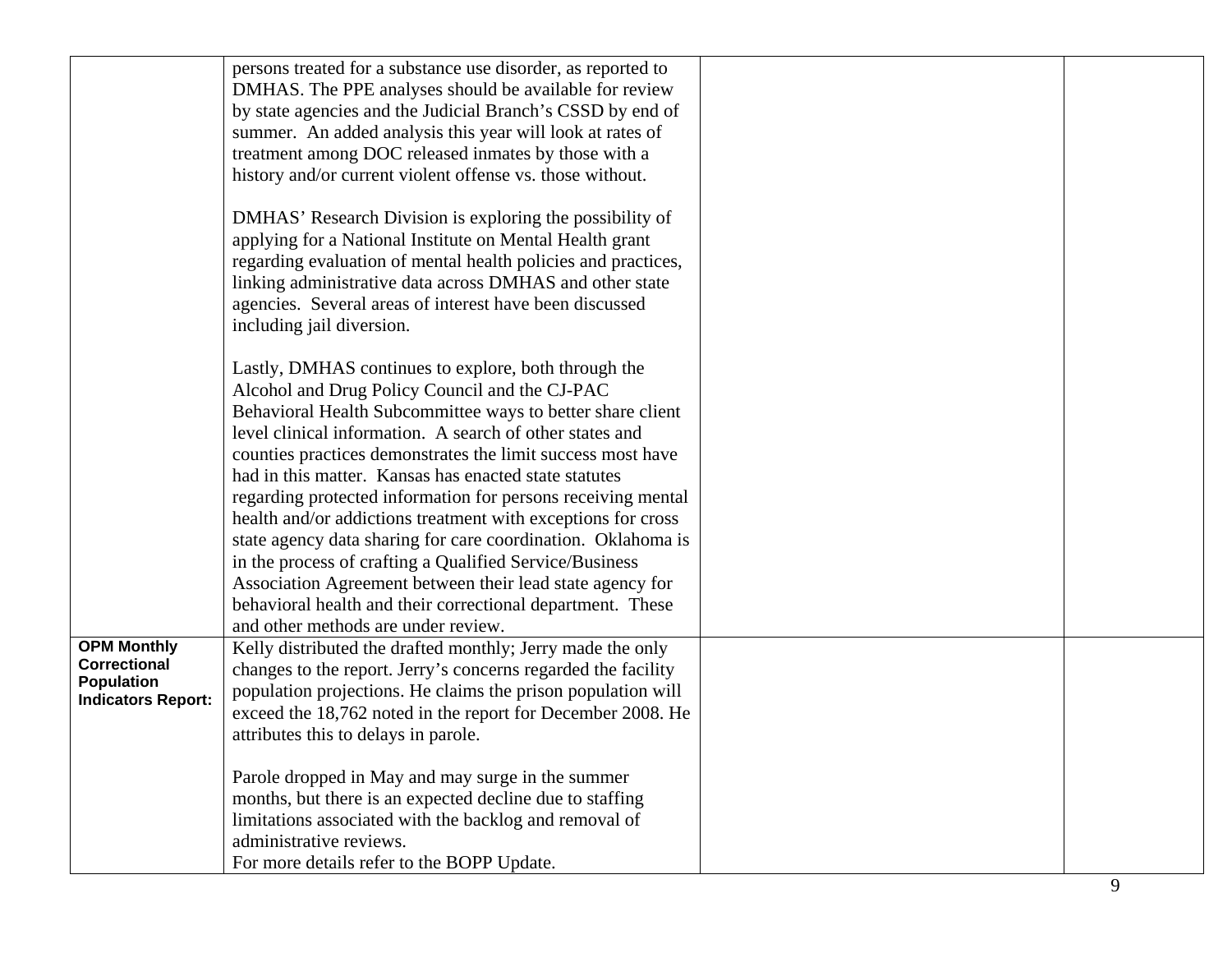| <b>AGENDA ITEM</b>       | <b>DISCUSSION</b>                                                                                                     | <b>ACTION ITEMS and DELIVERABLES</b> | <b>DATE</b> |
|--------------------------|-----------------------------------------------------------------------------------------------------------------------|--------------------------------------|-------------|
| <b>Recidivism Study:</b> | Steve then presented an explanation of what/how SAC<br>conducted the study. He noted that there were a few edits left |                                      |             |
|                          | to be made, and then he would remove confidential data and                                                            |                                      |             |
|                          | post the syntax file for review. There was some concern as to                                                         |                                      |             |
|                          | whether the IRB would allow inmate numbers to be                                                                      |                                      |             |
|                          | associated with the data, but the group determined that                                                               |                                      |             |
|                          | another numbering process would suffice in the event that                                                             |                                      |             |
|                          | DOC numbers were not allowed.                                                                                         |                                      |             |
|                          | The process Steve defined basically begins with a data                                                                |                                      |             |
|                          | request from DOC on movements and sentencing, and DC                                                                  |                                      |             |
|                          | arrest history (as shown in 4 files with either 1 inmate or 1                                                         |                                      |             |
|                          | movement per line). Exit data can be determined from the                                                              |                                      |             |
|                          | movement code data. CSSD matches the information in an                                                                |                                      |             |
|                          | SPSS file with the arrest histories. SAC compiles the 5 files                                                         |                                      |             |
|                          | into 1 through SPSS and simplifies the file to contain only                                                           |                                      |             |
|                          | the needed information. Steve wants to work on time served,                                                           |                                      |             |
|                          | incorporating unsentenced time, as in pre-trial data, which is<br>difficult.                                          |                                      |             |
|                          | With the formatting restrictions eased, Steve wants to                                                                |                                      |             |
|                          | reformat the report. He asked for input on formatting and                                                             |                                      |             |
|                          | additional data to be included. He intends to have data track                                                         |                                      |             |
|                          | for a full 36 months for every released individual.                                                                   |                                      |             |
|                          | Linda invited Jody and Mary to participate in weekly                                                                  |                                      |             |
|                          | meetings between SAC and OPM, starting June 20. They can                                                              |                                      |             |
|                          | help determine what data is available and share file layouts.                                                         |                                      |             |
|                          | This is particularly important as some files contain historic                                                         |                                      |             |
|                          | data while others, the Master file, are more recent.                                                                  |                                      |             |
|                          | Jerry showed interest in knowing the percent of sentence                                                              |                                      |             |
|                          | served when an inmate is released on parole. There was                                                                |                                      |             |
|                          | concern whether this information would cover the data                                                                 |                                      |             |
|                          | parole was decided or enacted. It was determined that release                                                         |                                      |             |
|                          | data would be more easily obtained.                                                                                   |                                      |             |
|                          |                                                                                                                       |                                      | 10          |

┑